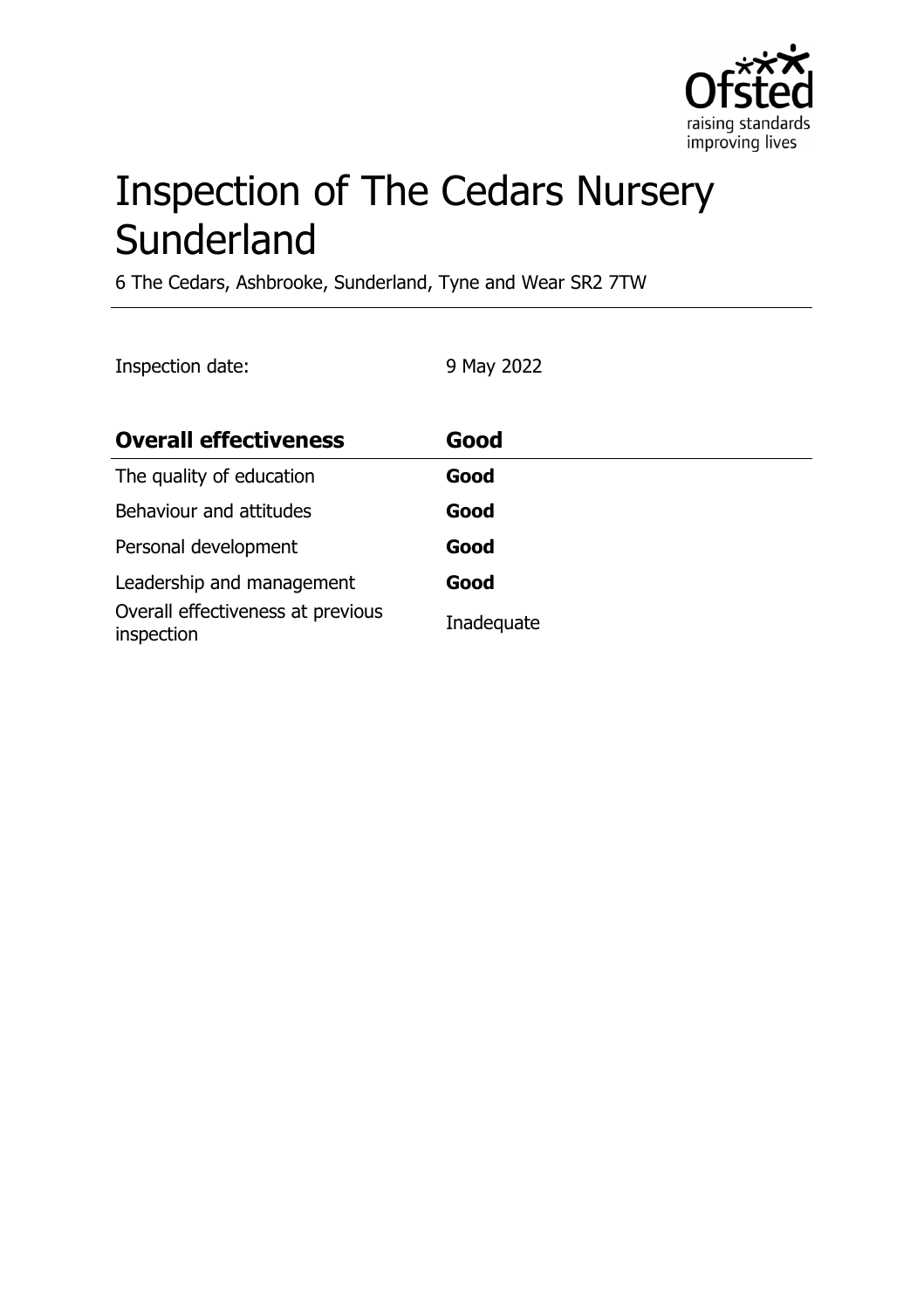

## **What is it like to attend this early years setting?**

#### **The provision is good**

All children receive a warm welcome at this nursery. They arrive happily and quickly settle. Children form close bonds with staff and enjoy the time they spend with them. They greet their friends and take part in a broad range of learning opportunities with enthusiasm. Babies show that they feel secure as they smile and reach out to staff and respond to their name. Children learn to look after resources well. For example, they handle books carefully. They pick toys up if they drop them on the floor and learn to put on their own coats and boots. Even though this is tricky at first, they keep trying until they can do it by themselves.

Children display keen interest in their play and learn to make decisions about what they want to do. For example, older children spend time deciding which wheeled toy they would like to try out. They demonstrate confidence in their abilities, for example when navigating the bicycles that they ride. Older children enjoy taking on the role of 'special helper'. They confidently sound the drum to alert their friends that it is time to tidy up. This helps to boost their self-esteem and confidence. Staff act as good role models to children and praise them about the good choices they make. Children copy this to support and encourage one another by saying 'good job', 'well done' and 'we've done it'.

### **What does the early years setting do well and what does it need to do better?**

- $\blacksquare$  The manager and staff are determined that all children make the best possible start to their education. Staff complete accurate ongoing assessments for children's learning and identify what children need to learn next. However, very occasionally, the management team has not checked that the required progress check at two is completed in a timely manner. That said, staff competently identify any gaps in children's learning and make sure plans are put in place, so that children make good progress in their learning.
- Children respond well to staff's clear expectations of their behaviour. Older children learn to follow simple rules and routines quickly. For example, they know when it is time to stop playing and tidy up. They walk sensibly indoors and save their running for outside. Right from the start, children are taught the importance of sharing and of being kind to one another. They are polite and well mannered, and behave well. As children play, firm friendships are formed.
- $\blacksquare$  Staff give emphasis to developing children's speaking and listening skills. They model language and engage children well in conversations. Staff take time to listen to children and help them to express their views. Story times feature daily. Staff use these times well to introduce children to new vocabulary and texts. Children delight in joining in with familiar phrases and enjoy the anticipation of what comes next. However, there are too few opportunities provided for children who speak English as an additional language to develop and use their home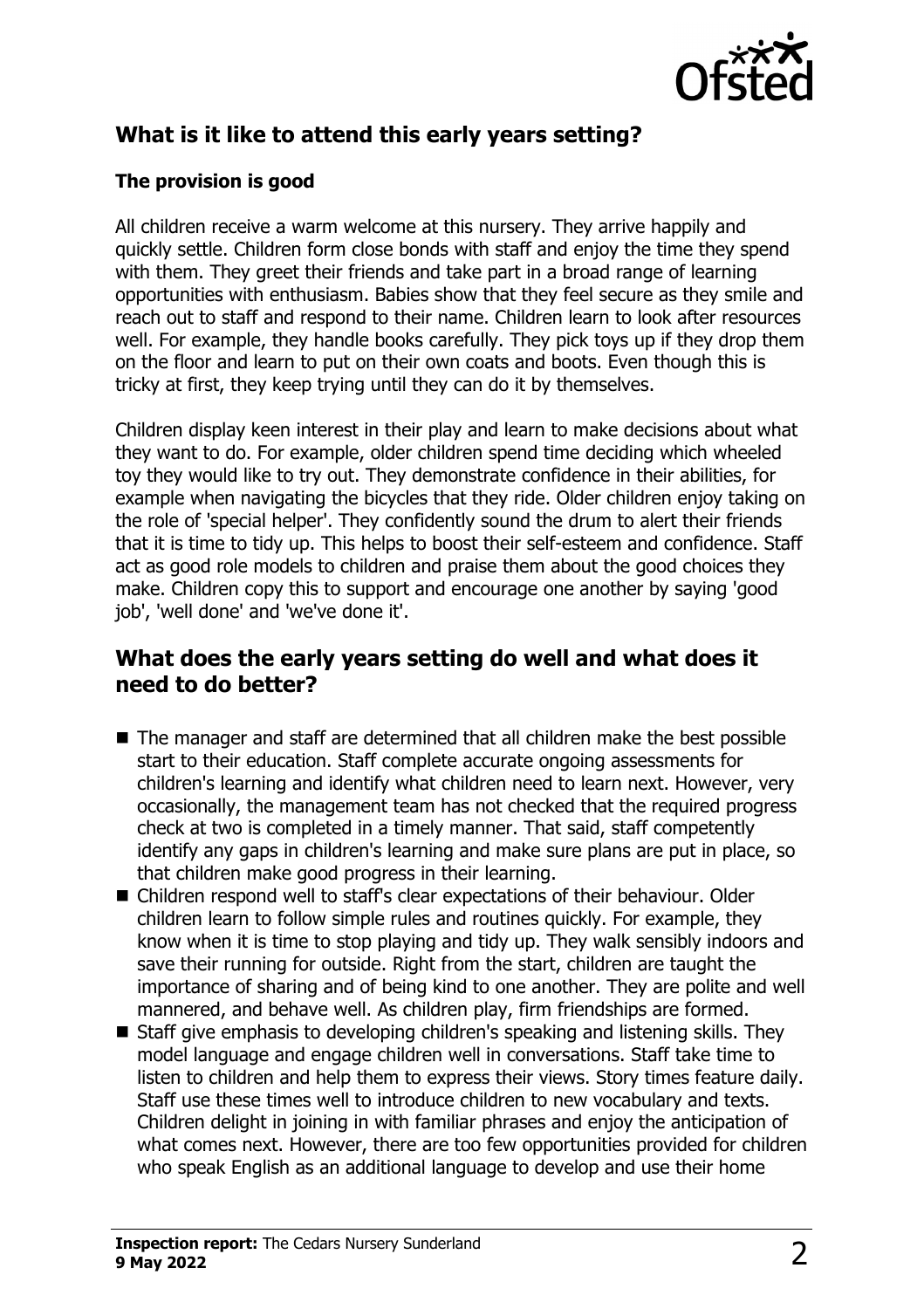

language in either their play or their learning.

- Outdoor learning helps children develop an understanding of the world and improve their physical development. Children are taught to understand risks and to think about how they can stay safe. Staff support children to develop good health and well-being. They provide healthy food for them to eat, plan opportunities for regular exercise and talk to them about brushing their teeth.
- $\blacksquare$  Staff take prompt action when they identify any gaps in children's learning. They adapt their own practice and make referrals to other professionals to ensure all children receive the support they need. This approach helps to ensure that any children with special educational needs and/or disabilities are fully included.
- Staff foster children's curiosity in mathematics. For example, children develop their understanding of number in small, manageable steps. Staff repeat activities such as songs and counting to help children secure their knowledge. They build the teaching of mathematics into the daily routine. Staff help children to develop mathematical language. Children learn to identify shapes and solve mathematical problems through play.
- $\blacksquare$  The manager consistently evaluates the ongoing performance of the nursery and considers the views of staff and parents. Staff feel that they are managed well, receive good support and are given meaningful professional development opportunities. Parents are keen to share the positive difference the staff make for their children and families. They speak highly about their children's experiences and the committed staff team.

## **Safeguarding**

The arrangements for safeguarding are effective.

Staff demonstrate a good understanding of their duty to protect children and report any concerns they may have about a child's well-being. They know how to recognise potential risks to children's welfare, including exposure to extreme views or domestic abuse, or possible concerns about the behaviour of a colleague. Staff undertake regular training in safeguarding, receive updates and know the importance of following correct procedures, including the storage of mobile phones. The manager follows safe recruitment guidance. Since the last inspection, the provider has appointed a suitably qualified and experienced deputy. Staff closely supervise children and provide a secure environment to ensure their safety.

#### **What does the setting need to do to improve?**

#### **To further improve the quality of the early years provision, the provider should:**

- $\blacksquare$  improve the arrangements for checking that assessments of children's development are completed in a timely manner
- $\blacksquare$  provide more opportunities for children who speak English as an additional language to develop and use their home language in play and learning.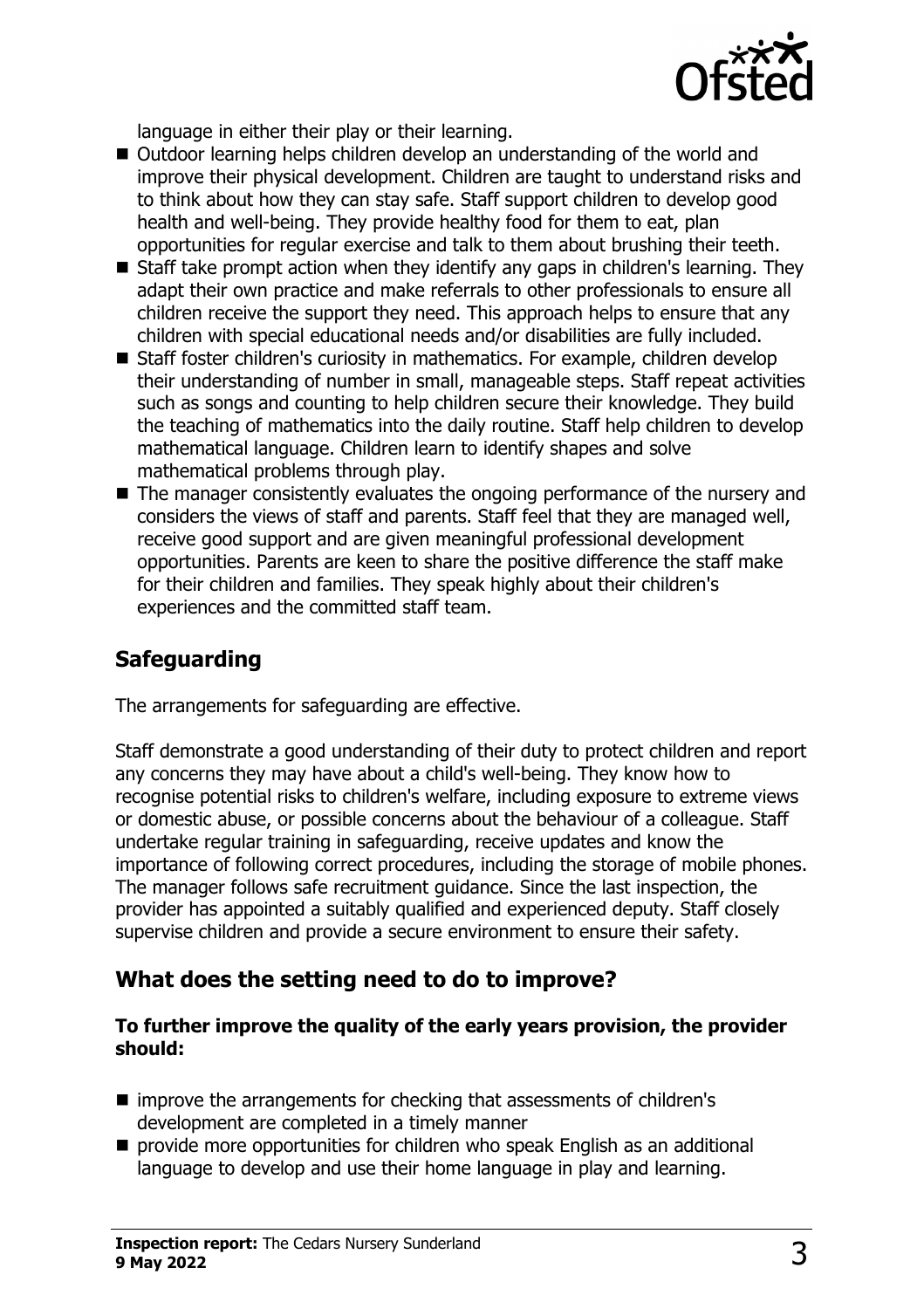

| <b>Setting details</b>                         |                                                                                      |
|------------------------------------------------|--------------------------------------------------------------------------------------|
| Unique reference number                        | 318589                                                                               |
| <b>Local authority</b>                         | Sunderland                                                                           |
| <b>Inspection number</b>                       | 10218326                                                                             |
| <b>Type of provision</b>                       | Childcare on non-domestic premises                                                   |
| <b>Registers</b>                               | Early Years Register, Compulsory Childcare<br>Register, Voluntary Childcare Register |
| Day care type                                  | Full day care                                                                        |
| Age range of children at time of<br>inspection | $0$ to $4$                                                                           |
| <b>Total number of places</b>                  | 63                                                                                   |
| Number of children on roll                     | 60                                                                                   |
| Name of registered person                      | The Cedars Nursery Limited                                                           |
| Registered person unique<br>reference number   | RP902102                                                                             |
| Telephone number                               | 0191 565 2549                                                                        |
| Date of previous inspection                    | 30 November 2021                                                                     |

## **Information about this early years setting**

The Cedars Nursery Sunderland registered in 1996. The nursery employs 10 members of childcare staff. Of these, one has early years professional status and eight hold appropriate early years qualifications at level 3 or above. The nursery opens from Monday to Friday all year round. Sessions are from 7.30am until 6pm. The nursery provides funded early education for two-, three- and four-year-old children.

## **Information about this inspection**

**Inspector** Janet Fairhurst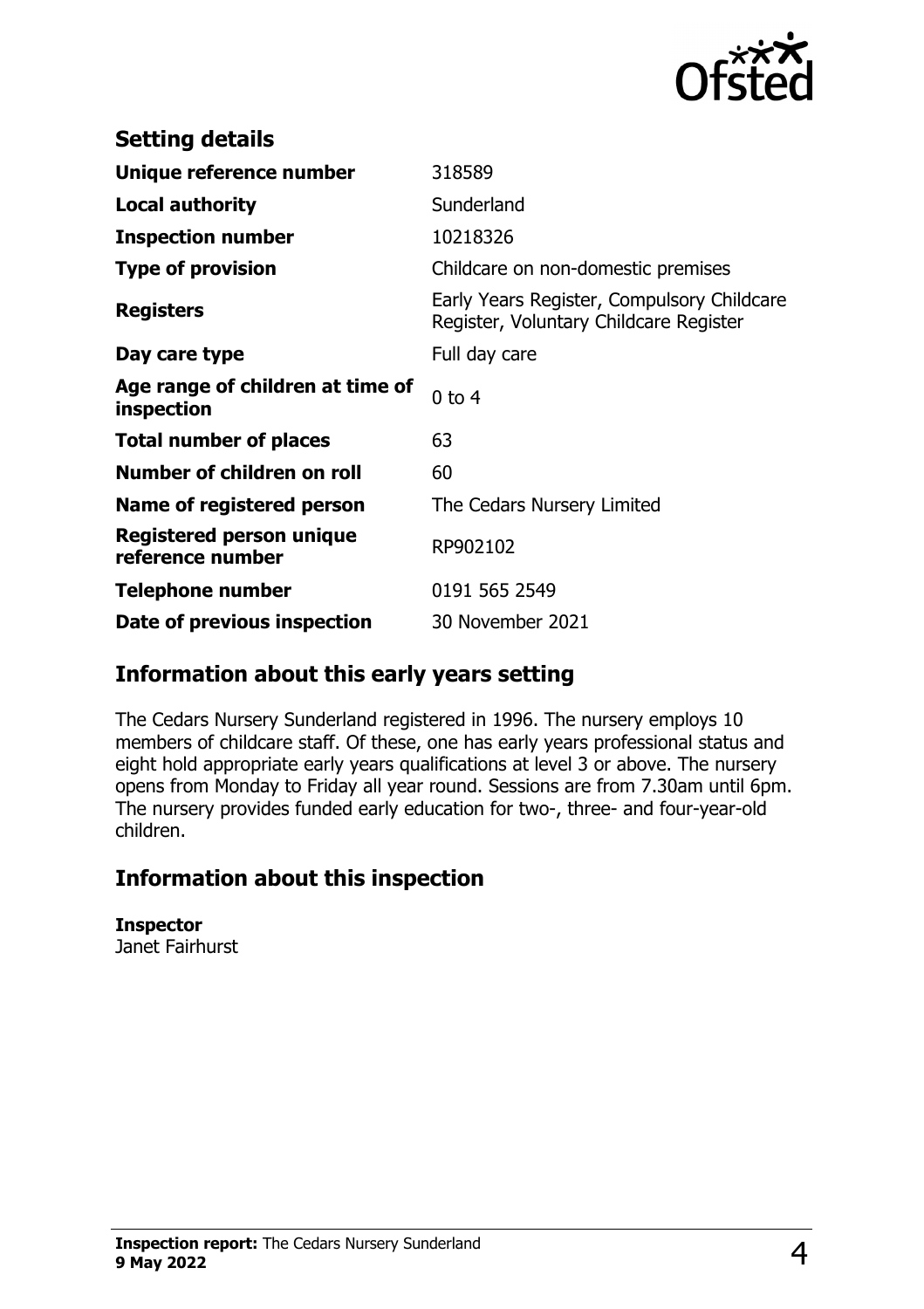

#### **Inspection activities**

- $\blacksquare$  The inspector discussed any continued impact of the pandemic with the provider and has taken that into account in their evaluation of the provider.
- $\blacksquare$  The inspector carried out a learning walk with the manager and discussed how the curriculum is delivered.
- $\blacksquare$  The inspector observed the quality of education during activities and assessed the impact this has on children's learning. She spoke with staff and children during the inspection.
- $\blacksquare$  The inspector completed a joint observation with the manager.
- $\blacksquare$  The inspector held a meeting with the nursery manager. She looked at relevant documentation and evidence of the suitability of staff working in the nursery.
- $\blacksquare$  The inspector spoke with parents during the inspection and took account of their views.

We carried out this inspection under sections 49 and 50 of the Childcare Act 2006 on the quality and standards of provision that is registered on the Early Years Register. The registered person must ensure that this provision complies with the statutory framework for children's learning, development and care, known as the early years foundation stage.

If you are not happy with the inspection or the report, you can [complain to Ofsted](http://www.gov.uk/complain-ofsted-report).